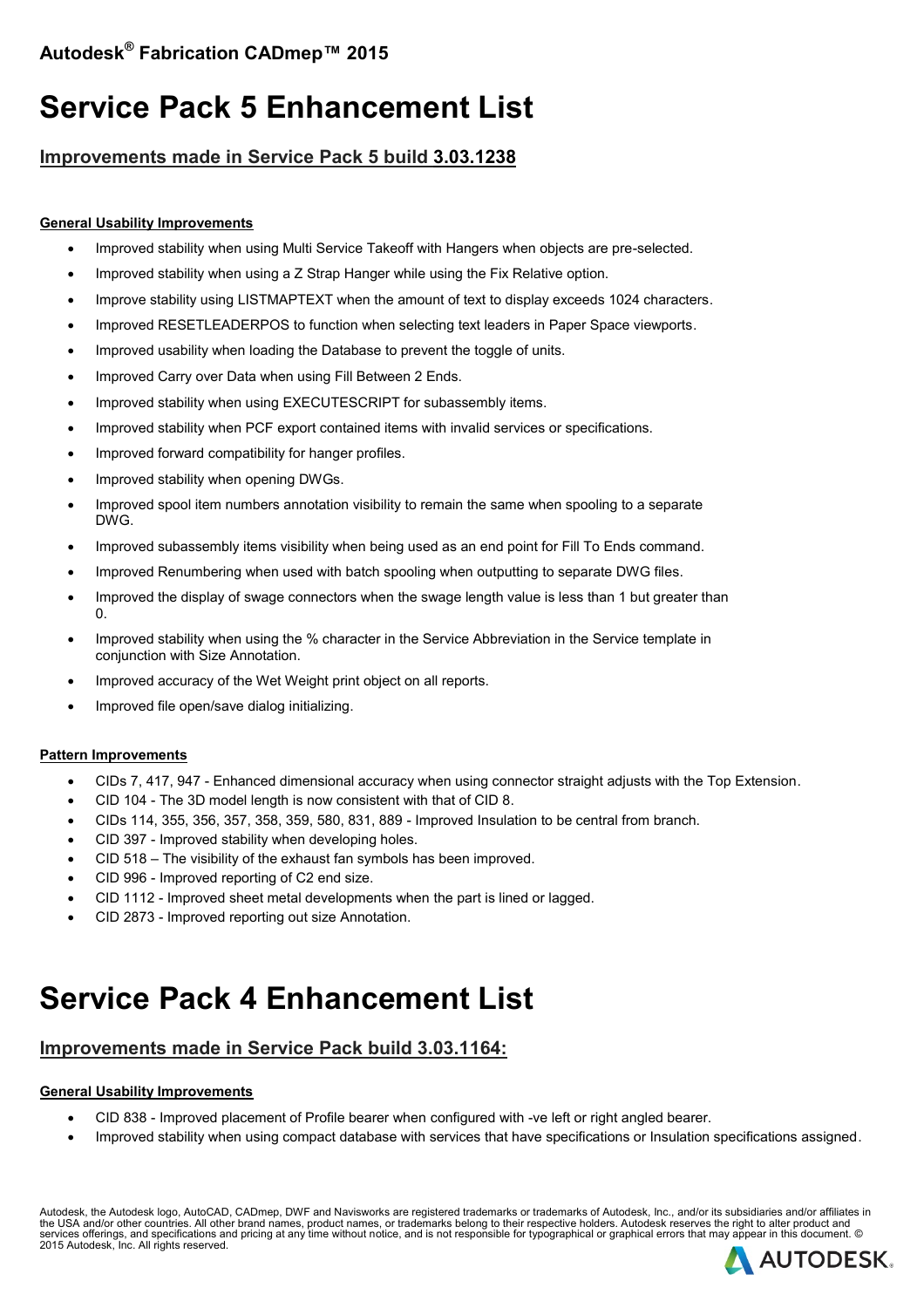# **Service Pack 3 Enhancement List**

### **Improvements made in Service Pack build 3.03.1162:**

#### **Pattern Improvements**

- CID 838 Improvement made to the elevation when taking off hangers when the Oversize Item is set to yes.
- CID 62 Improved insulation so that it is central on the branch.
- CID 311 Improved insulation so that it is central on the branch.
- CID 379 Improved insulation so that it is central on the branches.
- CID 832 Improved insulation so that it is central on the branches.
- CID 886 Improved insulation so that it is central on the branch.
- CID 7 Improved connector size for the C2 end.
- CID 2881 Enhanced display to only show the branch in CADmep.
- CID 1115 Improved conical branch to be configured straight.

#### **General Usability Improvements**

- Stability improvement made to FILL 2 ENDS command.
- Improvement made when stretching valve nodes so pipe straights are added.
- Enhancement made to the orientation of hangers when positioned on rolled pipes.
- Stability improvement made when importing .rif files.
- Improved Batch Process Results folder location.
- Enhancement made to the Ancillaries dialog usability when using the tab key.
- Enhancement made to the Connectors dialog usability when using the menu key.

#### **Design Line Enhancements**

- Stability improvement made to Design Line when filling in multiple taps along a straight duct.
- Improvement made to the performance of the Editor Dialog in Design Line.
- Improved Terminal rotation when being placed.
- Improved reporting out Qty for Oval items in Design Line.
- Improved Hanger positioning on design lines when the 'float' option is used.
- Improvement made when re-filling Tee's in Design Line.

## **Service Pack 2 Enhancement List**

## **Improvements made in Service Pack 2 build 3.03.1122:**

#### **Pattern Improvements**

- Improved usability when removing holes along with seams for straight duct patterns.
- CID 2524 Stability improvement made when opening job.
- CID 4 Improved connector straight allowance for extensions.
- CID 4 Improved Gasket allowance when Double Wall is enabled.
- CID 17 Improved Gasket allowance when Double Wall is enabled.
- Improved Fabrication items by allowing functions to be used in calculated dims.
- CID 965 Improved connector positions when using Offset Reducers & geometry when insulated.
- CID 2965 Improved connector positions when using Offset Reducers & geometry when insulated.
- CID 101 Improved Imperial dimensions.
- Improved Rectangular Straight Adjusts for Taps.

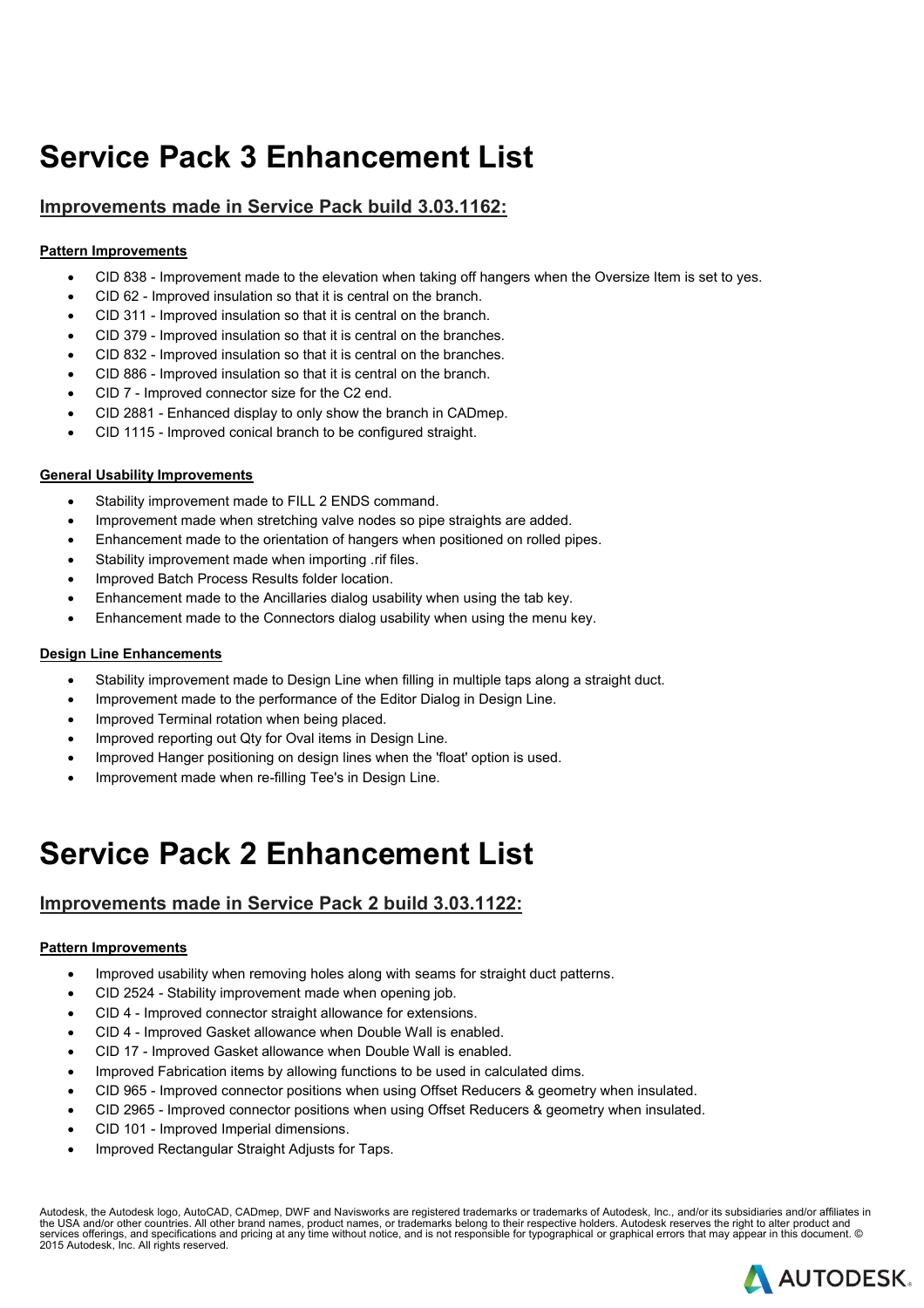#### **General Usability Improvements**

- Improvement made to saving in Spool Path location.
- Improvement made in Processes to print Worksheets.
- Improved object enablers to allow unloading with multiple open drawings.
- Enhanced Fabrication & Install rates associated with owned connectors to be editable.
- CID 1196 Improved Draw Connectors option.
- Improved Takeoff for Couplings when attached to a Reducer so the attaching Coupling is the matching size.
- Stability improvement made to temporary database settings.
- Improved stability for Insulation Developments.
- Improved usability when removing Top Fixings Structure types.
- Improved stability when accessing the connector database when it contains no entries.
- Improved PCF file data output.
- Improved Dynamic Holes Developments.

#### **Design Line Enhancements**

- Improved complex nodes in Design Line.
- Improvement made to Design Line to include flanges when branch runs are present.
- Improved Design Line Pressure Drop Dialog to Export Data.
- Improved stability with Design Line constraints when adding restrictions.
- CID 2108 Improved Design Line fill.
- CID 838 Improved Type/Profile Option combinations.
- Improved Design line fill for Rectangular Taps.
- Improved Design Line 3D re-fill when Xref is attached.
- Enhanced Design line to refill when using the COPYDESLINE command.
- Improved REVDESIGN Erase 3D.

#### **General Database Improvements**

- Improvement made to Export Items Data when reporting out Square to Round Offset Depth.
- Improved scripting for owned content.
- Improved stability to Product Information Viewer.
- Improved Stability for connector node tool tip annotation.
- Enhanced SetText Lisp method so that it does not add data to objects without Custom Text entries.

#### **Print Objects Enhancements**

- Improved stability when adding reports that have pressure drop & velocity fields for calculations.
- Enhanced Site Difficulty Factor to view Print Objects.
- Stability improvement made when using Print Preview in Item Reports.
- Improved Insulation data output for reports.
- Improvements made in printing Stiffener Breakpoints.
	- .

## **Service Pack 1 Enhancement List**

## **Improvements made in Service Pack 1 build 3.03.1032:**

#### **Pattern Improvements**

- CID 535 Improved Draw Type Options.
- CID 4 Improved insulation.
- Stability improvement made when removing holes from straight ducts.
- Stability improvement made when loading jobs with dampers.

#### **General Usability Improvements**

- Improved Dynamic Holes Developments.
- Improvement made to migration of legacy install where all folders were not being copied over.
- Improvements made to ADDREPORT when rows in a table are merged together showing the wrong unit symbol.
- Improvements made to Dynamic Holes when branches are mirrored.
- Stability improvement made to Path Repair Tool.
- Stability improvement made when downloading content.